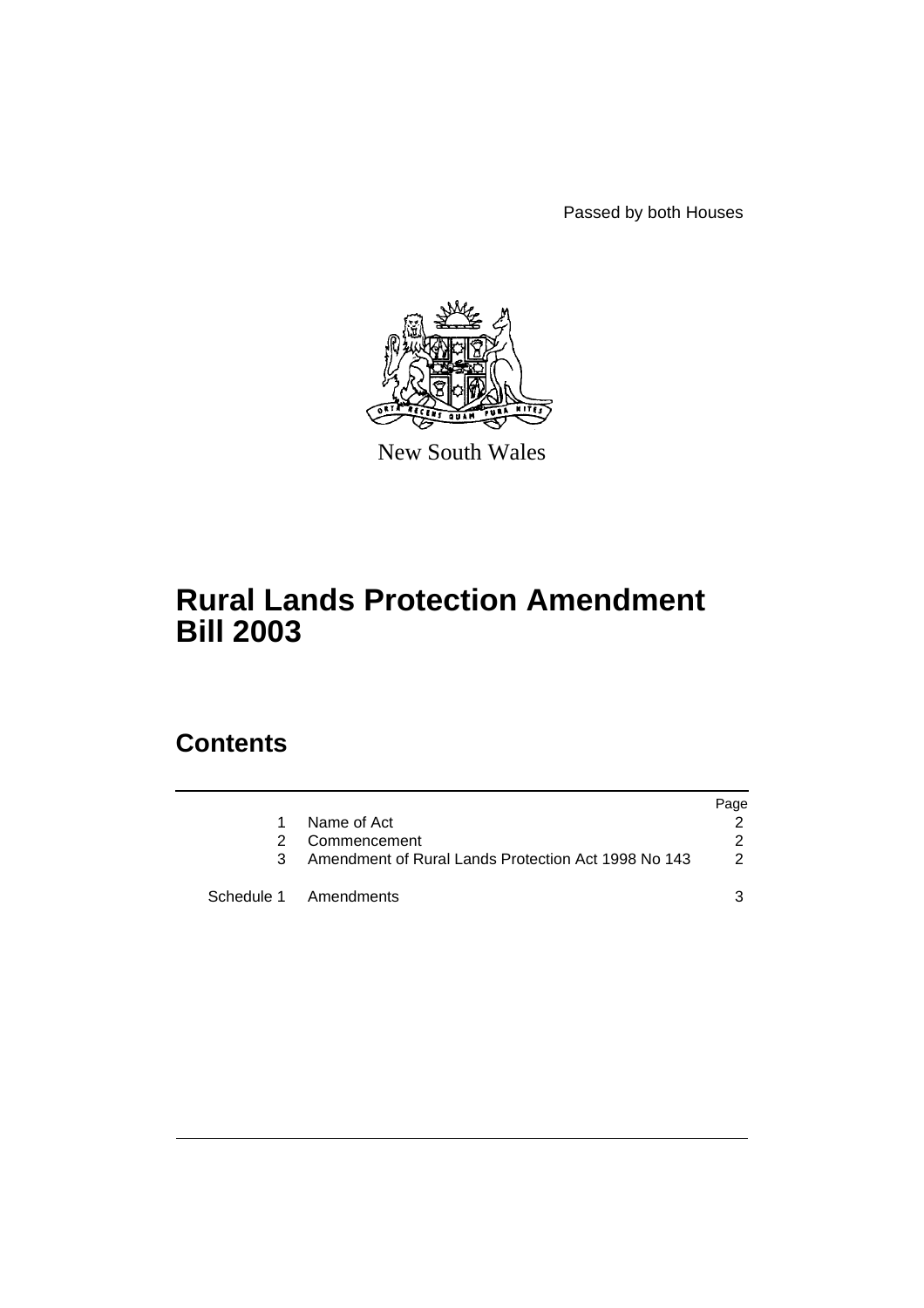*I certify that this PUBLIC BILL, which originated in the LEGISLATIVE ASSEMBLY, has finally passed the LEGISLATIVE COUNCIL and the LEGISLATIVE ASSEMBLY of NEW SOUTH WALES.*

> *Clerk of the Legislative Assembly. Legislative Assembly, Sydney, , 2003*



New South Wales

# **Rural Lands Protection Amendment Bill 2003**

Act No , 2003

An Act to amend the *Rural Lands Protection Act 1998* to make provision for dealing with urgent matters arising in between annual State Conferences; to simplify the procedures for the election or appointment of directors of rural lands protection boards; and for other purposes.

*I have examined this Bill, and find it to correspond in all respects with the Bill as finally passed by both Houses.*

*Chairman of Committees of the Legislative Assembly.*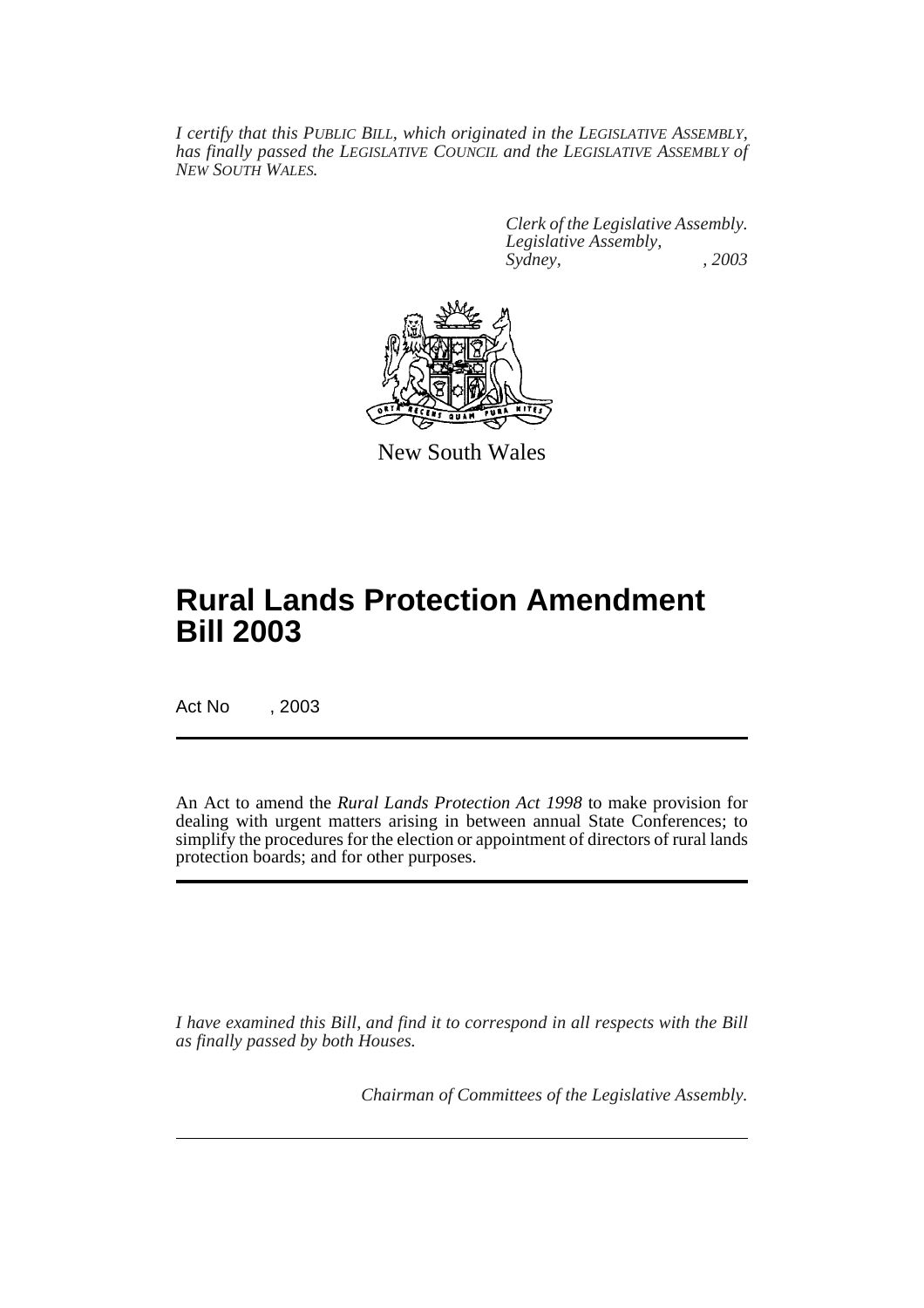### <span id="page-2-0"></span>**The Legislature of New South Wales enacts:**

## **1 Name of Act**

This Act is the *Rural Lands Protection Amendment Act 2003*.

#### <span id="page-2-1"></span>**2 Commencement**

This Act commences on a day or days to be appointed by proclamation.

# <span id="page-2-2"></span>**3 Amendment of Rural Lands Protection Act 1998 No 143**

The *Rural Lands Protection Act 1998* is amended as set out in Schedule 1.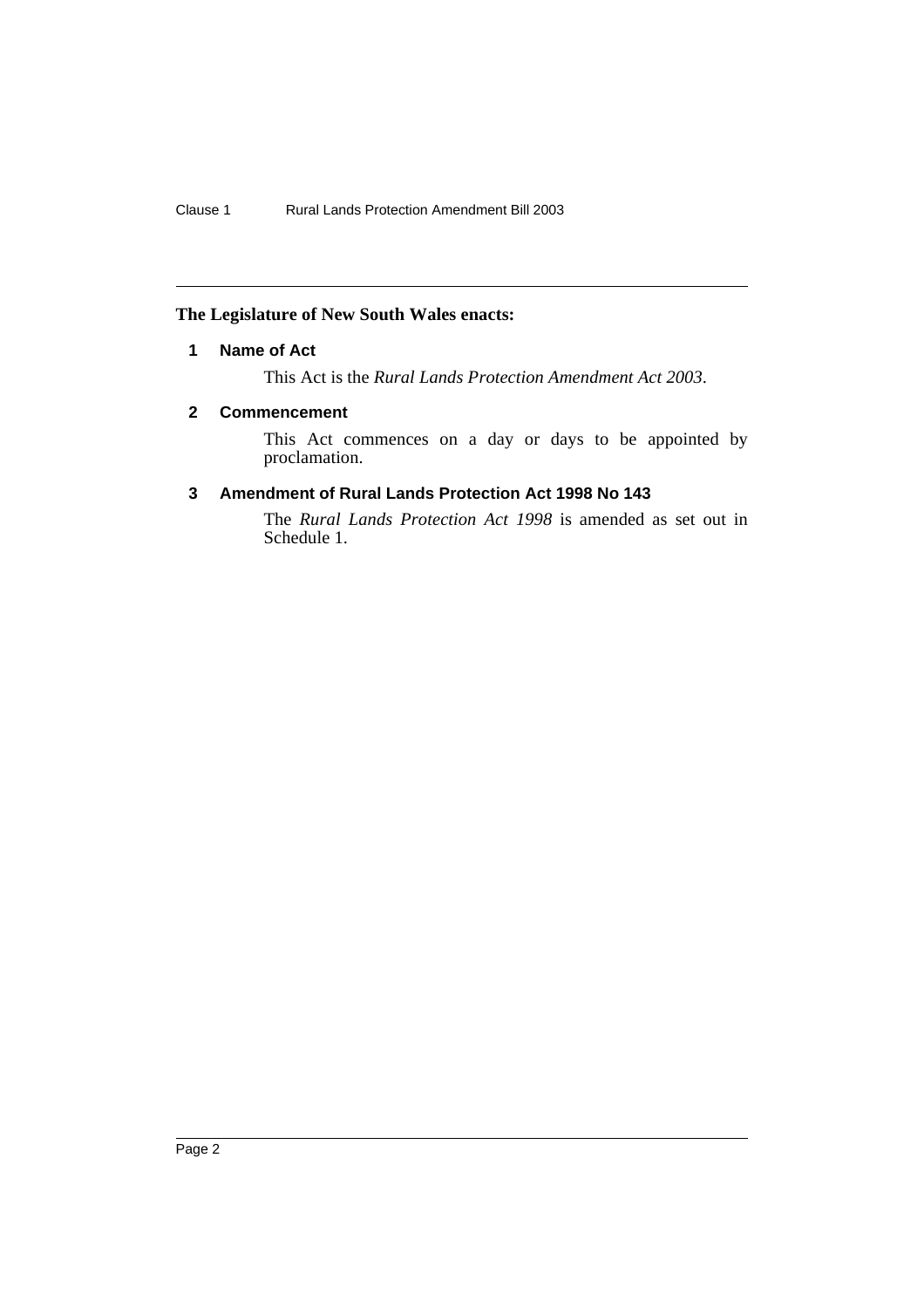Amendments **Schedule 1** and the set of the set of the set of the set of the set of the set of the set of the set of the set of the set of the set of the set of the set of the set of the set of the set of the set of the set

# <span id="page-3-0"></span>**Schedule 1 Amendments**

(Section 3)

#### **[1] Section 11 State Council accountable to State Conferences for implementation of general policies**

Insert "or by postal ballot in accordance with section 26B" after "Conferences" in section 11 (1).

#### **[2] Section 24 Functions of State Council**

Insert "or matters determined by postal ballot in accordance with section 26B" after "Conferences" in section 24 (2) (a).

#### **[3] Sections 26A and 26B**

Insert after section 26:

#### **26A Matters arising in between State Conferences**

- (1) The State Council may, on its own initiative or at the request of any board under section 43A, direct the Chief Executive Officer to conduct a postal ballot of all or some of the boards to determine any matter to which this section applies.
- (2) The State Council must not give a direction under this section unless it is satisfied that the matter is so urgent that it cannot wait for the next State Conference.
- (3) This section applies to the following matters:
	- (a) a matter relating to a resolution of a State Conference on which the State Council needs guidance or clarification,
	- (b) any matter that may be determined by resolution at a State Conference,
	- (c) any other matter that the State Council considers is of such importance that the matter should be referred to all or some of the boards.

#### **26B Postal ballot**

(1) The decision of the boards on a matter to which section 26A applies is to be determined by a postal ballot conducted in accordance with this section and the regulations.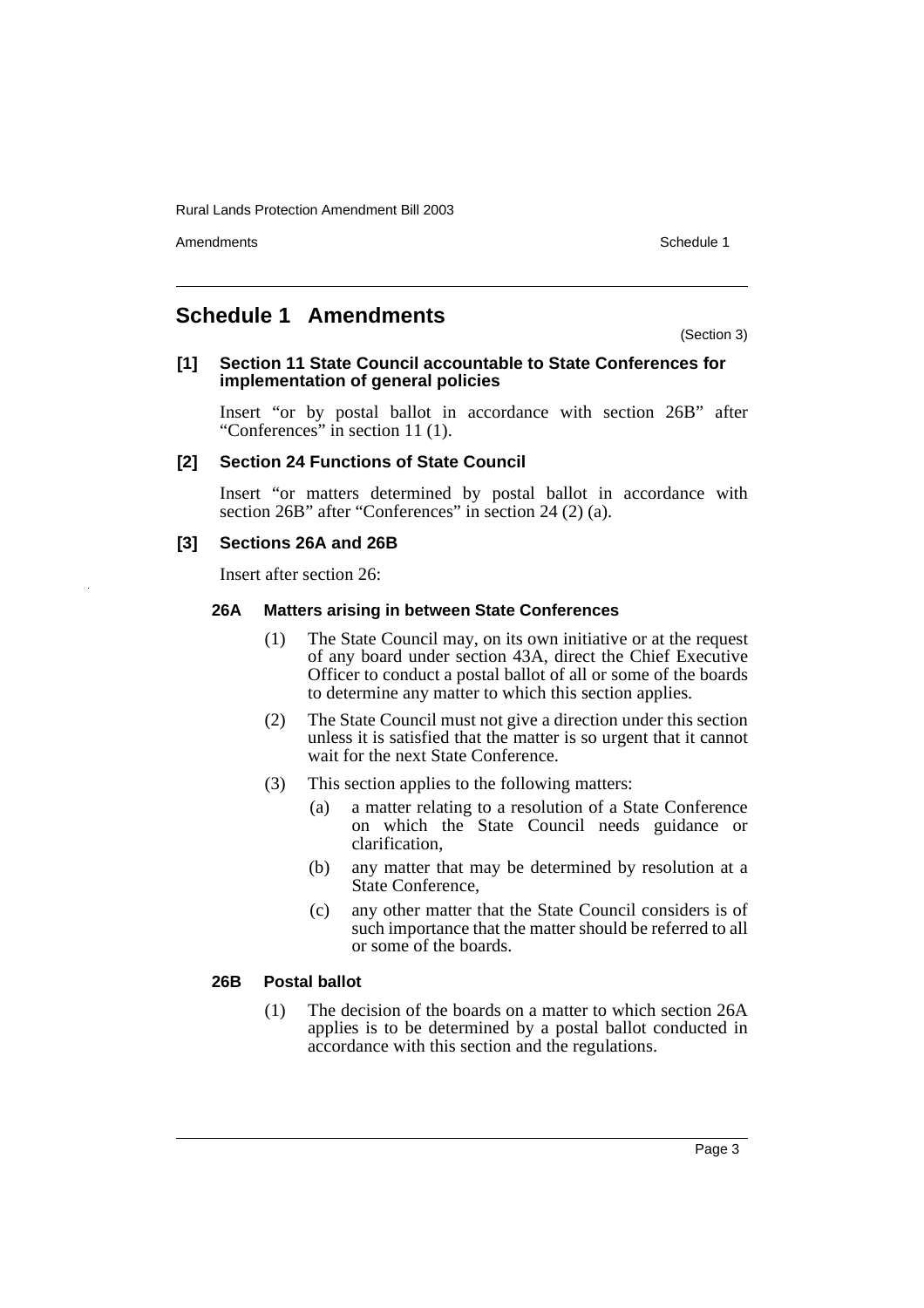Schedule 1 Amendments

- (2) The Chief Executive Officer is to give each board included in the postal ballot notice of the ballot so as to enable the board to consider the matter and any comments of other such boards regarding the matter. The notice must be given at least 40 days before the date fixed for the closing of the ballot and must include the motion to be voted on and the recommendation of the State Council on the matter.
- (3) Any comments that a board may wish to make regarding the matter must be received by the other boards included in the postal ballot at least 10 days before the date fixed for the closing of the ballot.
- (4) The Chief Executive Officer is to be the returning officer for the ballot.
- (5) A decision on a matter supported by a majority of votes cast by the boards is the determination of the boards polled on the matter.

#### **[4] Section 27 State Council may request a board to take specified action**

Insert "or determined by postal ballot in accordance with section 26B" after "Conference" in section 27 (2) (b).

#### **[5] Section 43A**

Insert after section 43:

#### **43A Matters arising in between State Conferences**

If a board is of the opinion that a matter should be referred to all or some of the boards before the next State Conference, the board may request the State Council to give a direction under section 26A.

#### **[6] Section 65 Liability of owner (other than Crown) to pay rates not paid by occupier**

Insert "by an occupier" after "payable" where firstly occurring in section 65 (1).

#### **[7] Section 66 Liability when occupier or owner of land changes**

Insert "to a board" after "pay" in section 66 (1).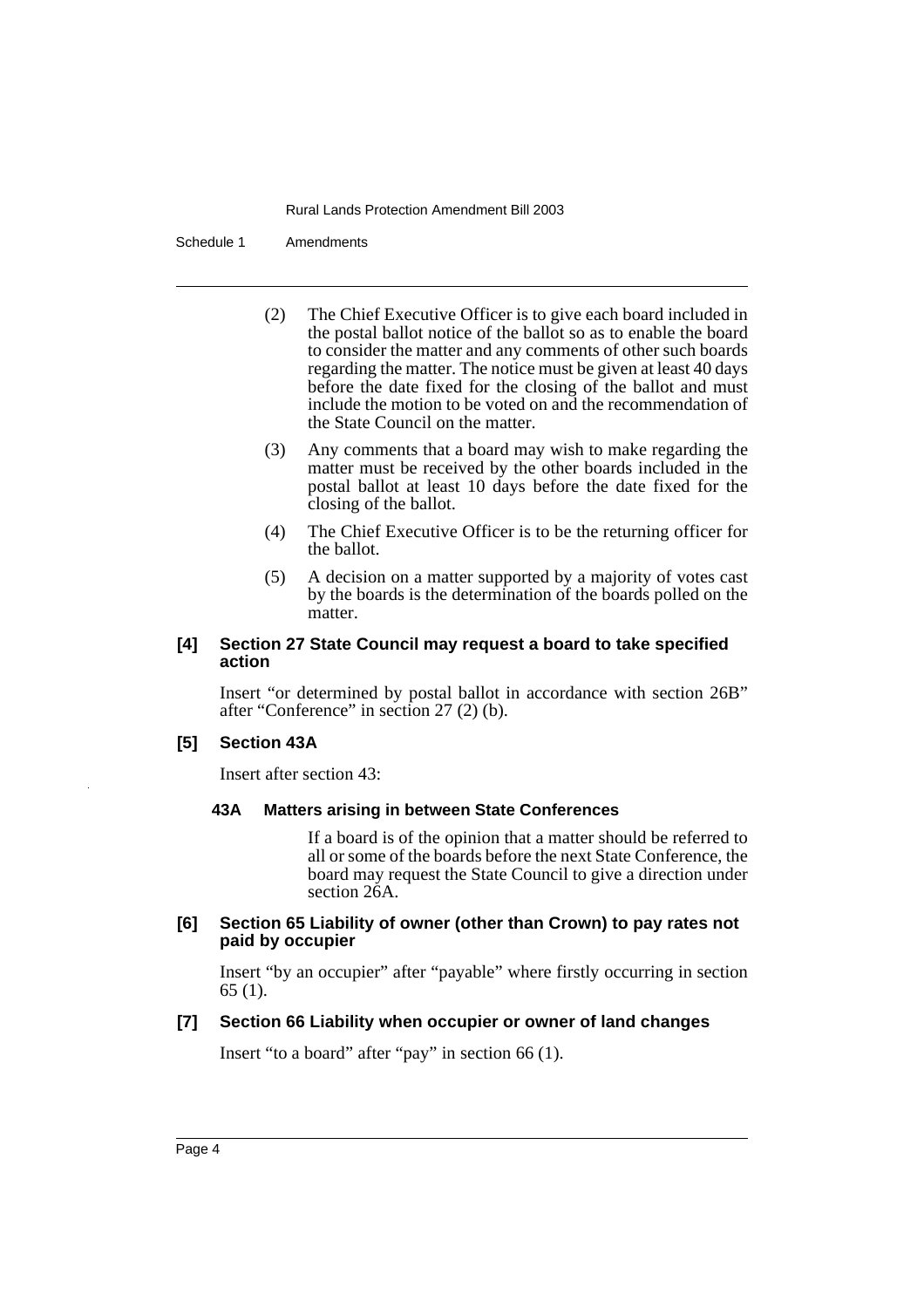Amendments **Schedule 1** and the set of the set of the set of the set of the set of the set of the set of the set of the set of the set of the set of the set of the set of the set of the set of the set of the set of the set

#### **[8] Section 66 (1), note**

Insert at the end of the subsection:

**Note.** The liability of a person who ceased to be the occupier or owner of the land (**the former occupier or former owner**) to pay any owner or subsequent occupier who has paid to a board any unpaid rate that should have been paid by the former occupier or former owner does not cease on the giving of the notice, and the owner or subsequent occupier who paid the unpaid rate to the board may recover the amount from the former occupier or former owner (see section 68).

#### **[9] Section 66 (1A)**

Insert after section 66 (1):

(1A) The giving of a notice as referred to in subsection (1) does not affect any liability of the owner of the land other than the Crown (if the notice is of change of occupancy) or the new owner of the land other than the Crown (if the notice is of change of ownership) for the whole or any part of a rate that is unpaid or for any interest or any other charges in respect of the rate under section 65.

> **Note.** If any unpaid rate, interest or charge is paid to a board by the owner or new owner, he or she may recover the amount from the former occupier or former owner (see section 68).

#### **[10] Section 66 (2)**

Insert "to a board" after "pays".

#### **[11] Section 68 Recovery of rates paid when not occupier or owner**

Insert "as a debt" after "that other person" where firstly occurring.

#### **[12] Section 102 Applications for stock permits and reserve use permits**

Omit "permit has been paid or arrangements have been made for payment of the fee" from section 102 (2).

Insert instead "permit, or such lesser amount as is determined by the board in accordance with subsection (2A), has been paid or arrangements have been made for payment of the fee or the lesser amount".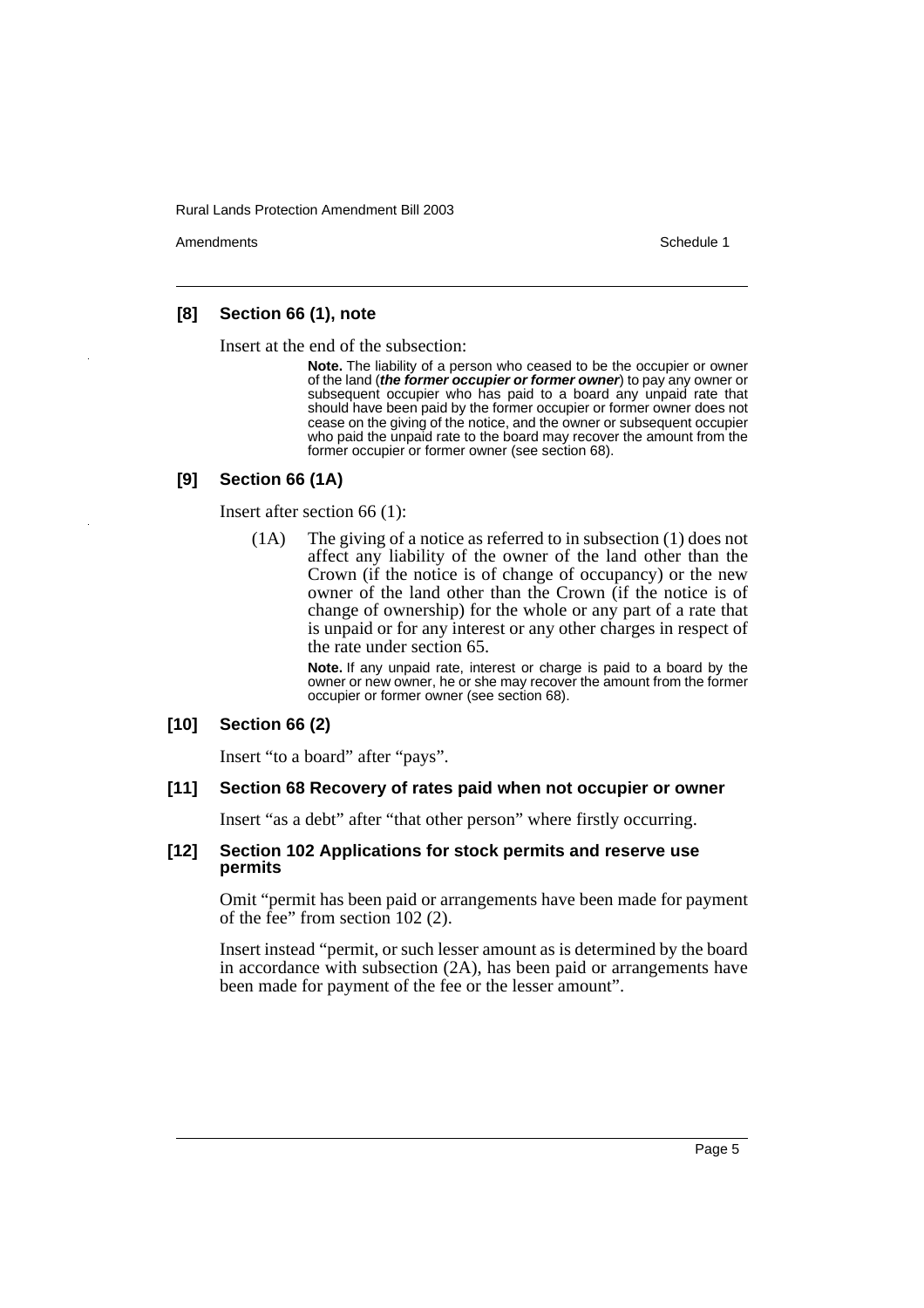Schedule 1 Amendments

### **[13] Section 102 (2A) and (2B)**

Insert after section 102 (2):

- (2A) For the purposes of subsection (2), any lesser amount determined by the board must be determined by reference to:
	- (a) a class of persons, public roads, travelling stock reserves or activities, or
	- (b) situations that come within circumstances described in the determination.
- (2B) A board must display in a conspicuous place in its office the fees prescribed by the regulations or determined by the board as payable for applications for permits.

#### **[14] Section 172 Contributions towards eradication of pests that are insects**

Omit "in the district" from section 172 (1).

#### **[15] Section 207**

Omit the section. Insert instead:

#### **207 Penalties belong to prosecuting boards or State Council**

(1) In this section:

#### *relevant period* means:

- (a) the period beginning on the commencement of this subsection and ending on 31 December 2003, or
- (b) any subsequent year.
- (2) Whenever any monetary penalty is imposed for an offence against this Act that is prosecuted by a board the proper officer of the court that imposed the penalty must pay the amount of the penalty to the board.
- (3) An amount paid to a board under this section, or paid under section 206 for a penalty payable under a penalty notice served by an authorised officer appointed by a board who is not a police officer, belongs to the board concerned.
- (4) An amount paid under section 206 for a penalty payable under a penalty notice served by an authorised officer who is a police officer belongs to the State Council.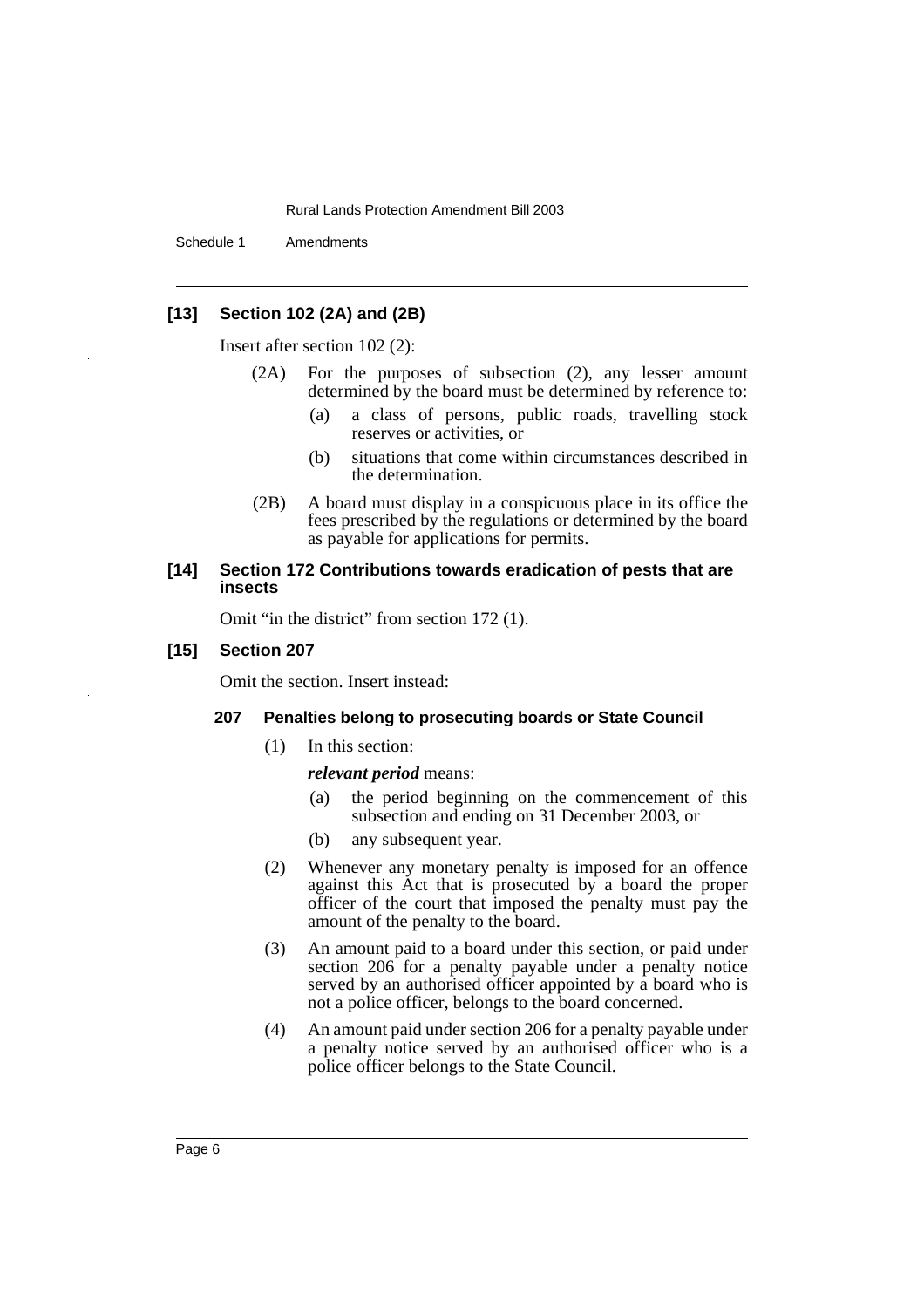Amendments **Schedule 1** and the set of the set of the set of the set of the set of the set of the set of the set of the set of the set of the set of the set of the set of the set of the set of the set of the set of the set

- (5) The total of the amounts paid as referred to in subsection (4) in a relevant period must be distributed to the boards in the year following the relevant period by way of reduction of the contribution that each board is required to pay under section 31. The reduction must be in the same proportion as the amount of contribution payable by the board for the year following the relevant period bears to the total amount of contributions calculated in accordance with section 31 for that year.
- (6) This section applies irrespective of any other law to the contrary.

#### **[16] Schedule 2 Election or appointment of directors**

Omit "2001" wherever occurring in clause 6. Insert instead "2002".

### **[17] Schedule 2, clause 7 (3) (c)**

Insert after clause 7 (3) (b):

, and

(c) clause 7 of Schedule 1 and clause 9 cease to apply to any vacancy occurring in the office of a director after the order appointing a later day is published in the Gazette and the Minister may, if he or she thinks fit, appoint a person who would be qualified to be elected as a director to fill the office until the later day.

#### **[18] Schedule 2, clause 10**

Omit "residential" wherever occurring in clause 10 (1) (a) and (2) (a).

Insert instead "postal".

#### **[19] Schedule 2, clause 13**

Omit "If no nomination is made in accordance with clause 12, the authorised officer is to choose which of the persons eligible to be enrolled is to be enrolled and is to enrol those persons." from clause 13 (3).

#### **[20] Schedule 7 Savings and transitional provisions**

Insert at the end of clause 1 (1):

*Rural Lands Protection Amendment Act 2003*